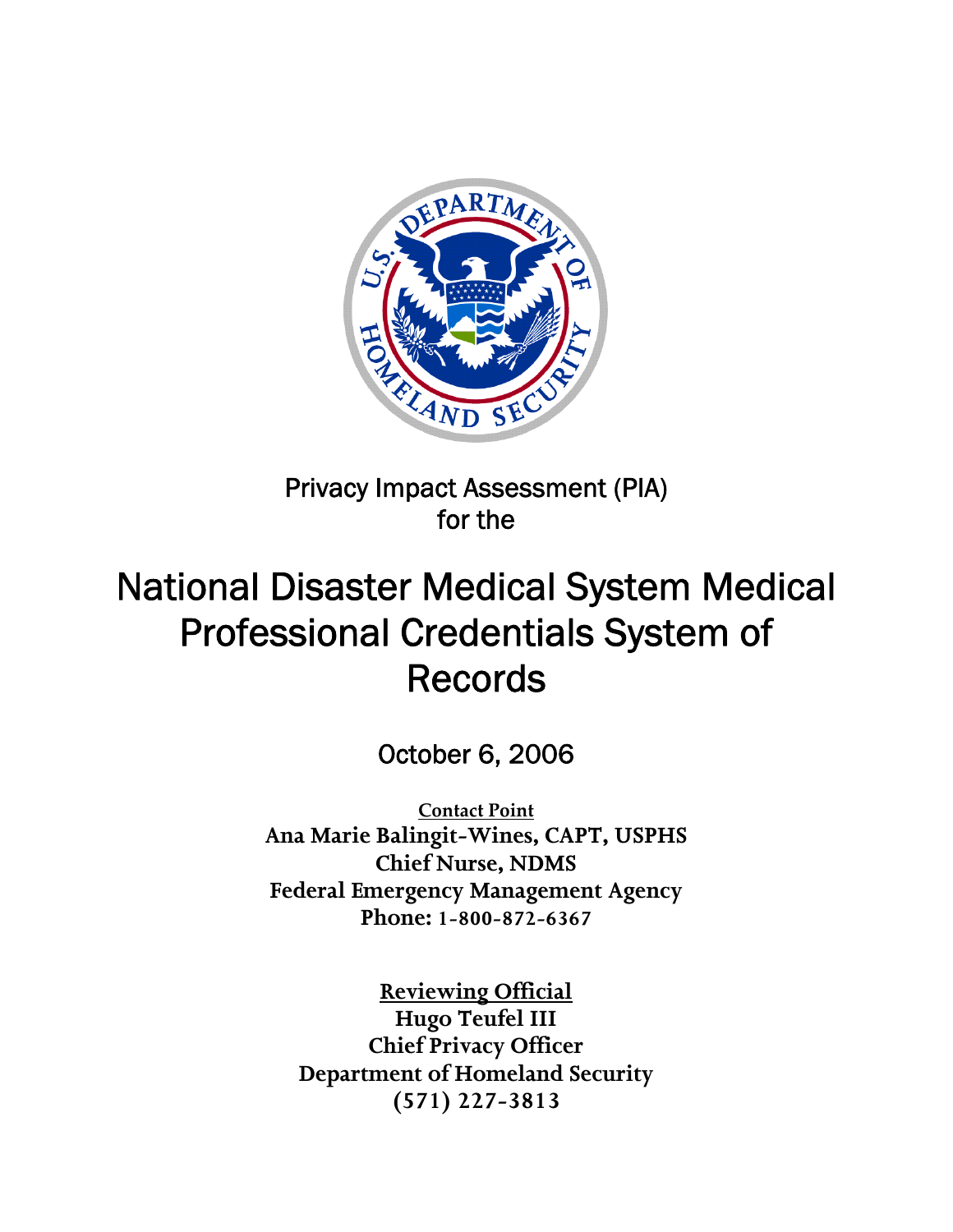

#### Privacy Impact Assessment National Disaster Medical System Medical Professional Credentials System of Records October 2, 2006

Page 2

## Abstract

The National Disaster Medical System Medical Professional Credentials (NDMS) provides health services, health-related social services, other appropriate human services, and appropriate auxiliary services including mortuary and veterinary medical services in times of national emergency, and providers respond to the needs of victims of a public health emergency or other public emergency, as defined in 42 USC §§ 300hh-11(b)(3)(A). The NDMS program collects and maintains personally identifiable information in order to hire and retain qualified medical professionals and other professionals that can be activated and deployed in times of emergency. Although it is a coordinated program,<sup>1</sup> it is managed by the Federal Emergency Management Agency's (FEMA) Response Division. (FEMA is a component agency of the Department of Homeland Security (DHS).) When the program providers are activated they are employed as federal employees by DHS/FEMA.

## Introduction

The National Disaster Medical System Medical Professional Credentials System of Records (NDMS) operates pursuant to 42 USC §§300hh-11(b) (2002). Although it is a coordinated program,<sup>2</sup> it is managed by the Federal Emergency Management Agency's (FEMA) Response Division. (FEMA is a component agency of the Department of Homeland Security (DHS).) NDMS provides health services, health-related social services, other appropriate human services, and appropriate auxiliary services including mortuary and veterinary medical services in times of national emergency. The NDMS providers respond to the needs of victims of a public health emergency or other public emergency, as defined in 42 USC §§ 300hh-11(b)(3)(A). When the program providers are activated they are employed as federal employees by DHS/FEMA.

The NDMS program collects and maintains personally identifiable information, as defined in the Privacy Act of 1974 (5 U.S.C. 552a), in order to hire and retain qualified medical professionals and other professionals that can be activated and deployed in times of emergency. This information is also regularly updated to ensure currency of qualifications. NDMS also collects information on qualified medical professionals who are system members of the National Urban Search and Rescue Response System (US&R), which is also managed by FEMA's Response Division. The NDMS medical professionals are primarily intermittent federal employees who are assigned to Disaster Medical Assistance Teams (DMATs) or other specialty teams that are located in various locations throughout the United States.

Potential NDMS and US&R team members apply, either on-line or manually, by completing the Optional Form OF-612 or other standard formats for applications for federal

<sup>1</sup> NDMS is a coordinated effort by the Department of Health and Human Services (HHS), the Department of Homeland Security (DHS)/Federal Emergency Management Agency (FEMA), the Department of Defense (DoD), and the Department of Veteran Affairs (VA).

NDMS is a coordinated effort by the Department of Health and Human Services (HHS), the Department of Homeland Security (DHS)/Federal Emergency Management Agency (FEMA), the Department of Defense (DoD), and the Department of Veteran Affairs (VA).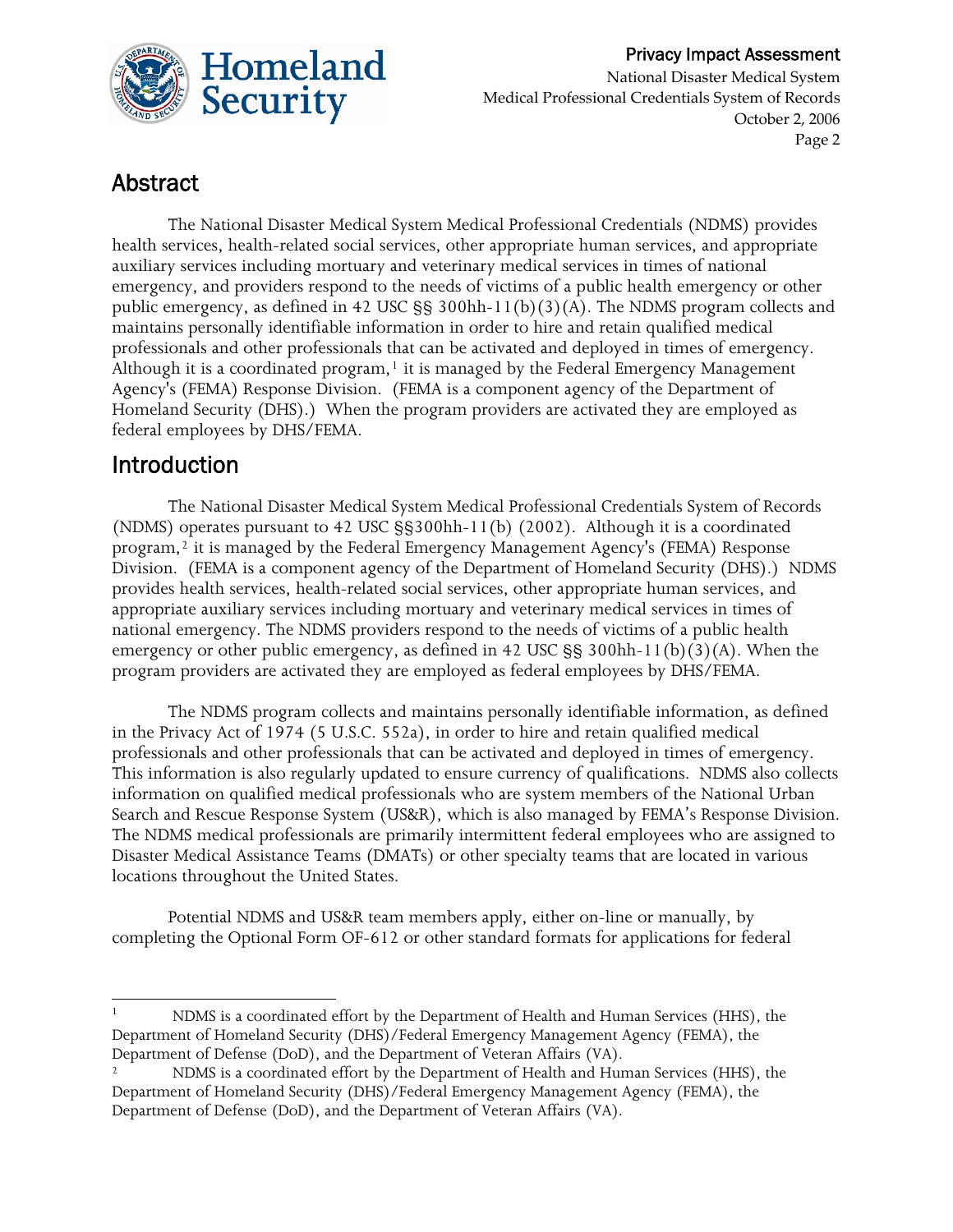

 Privacy Impact Assessment National Disaster Medical System Medical Professional Credentials System of Records October 2, 2006 Page 3

employment or status<sup>3</sup> and by submitting them to FEMA's Office of Human Resources (HR). HR reviews the package and utilizes the qualifying criteria from the Office of Personnel Management series that applies to the prospective health care provider to determine whether the individual is a qualified health care provider. The information collected such as the applicant's medical qualification is used to credential the applicant in accordance with the industry standard, which requires primary source verification (PSV) on education, licensure and board certifications.

NDMS maintains and password protects information from applications and from licensing boards and educational and training institutions according to the PSV process.

The medical credential information collected is important because it will be used by NDMS to determine the professional qualifications of the medical provider in relation to the specific needs and tasks assigned to NDMS. The location, specialty of the provider, and other identifying factors will be used to assign the medical provider to positions and locations most suitable to the needs of NDMS/FEMA and the applicants/employees. This collected information serves as the basis by which hiring officials can certify these professionals' basic qualifications for the jobs to which they are assigned, as well as to determine the clinical privileges designated to specific team members. The verification of credentials ensures that the medical treatment provided is done by qualified, licensed, professionals, and provides DHS the ability to utilize these employees in the most effective way possible. Similar information on US&R medical professionals is included in the data base. Although NDMS collects extensive credential information to credential individuals, DHS/FEMA will only share the minimum information necessary to allow Federal, state, or local agencies to verify that the personnel who are deployed are qualified with proper credentials and meet all necessary standards for the job(s) they are to perform.

## **Section 1.0 Information collected and maintained**

### **1.1 What information is to be collected?**

FEMA will collect medical credential and qualification information from all health care professionals as well as allied health members<sup>4</sup> who apply to the NDMS and US&R.

Information in this system of credentialing records will be derived from the electronically or manually filed OF 612 or other standard application format. NDMS will require applicants to submit actual copies of diplomas, transcripts, licenses, or certificates. In some cases, certified copies must be sent from the institution or certifying agency. A paper and/or electronic scanned copy may be made of these documents as verification of any necessary credentialing criteria. Most NDMS application forms require the collection and maintenance of the following personally

<sup>&</sup>lt;u> 1989 - Johann Stein, marwolaethau a bhann an t-Amhair Aonaichte an t-Amhair Aonaichte an t-Amhair Aonaichte a</u> 3 NDMS has developed electronic data entry forms that can also be used for credentialing, and the forms have been submitted to the Office of Management and Budget for approval.

Allied health professionals are those clinical healthcare professionals distinct from the medical, dental and nursing profession. As the name implies, they are all allies in the healthcare team, working together to make the healthcare system function, such as medical technicians, nurses aides, dental assistants, etc.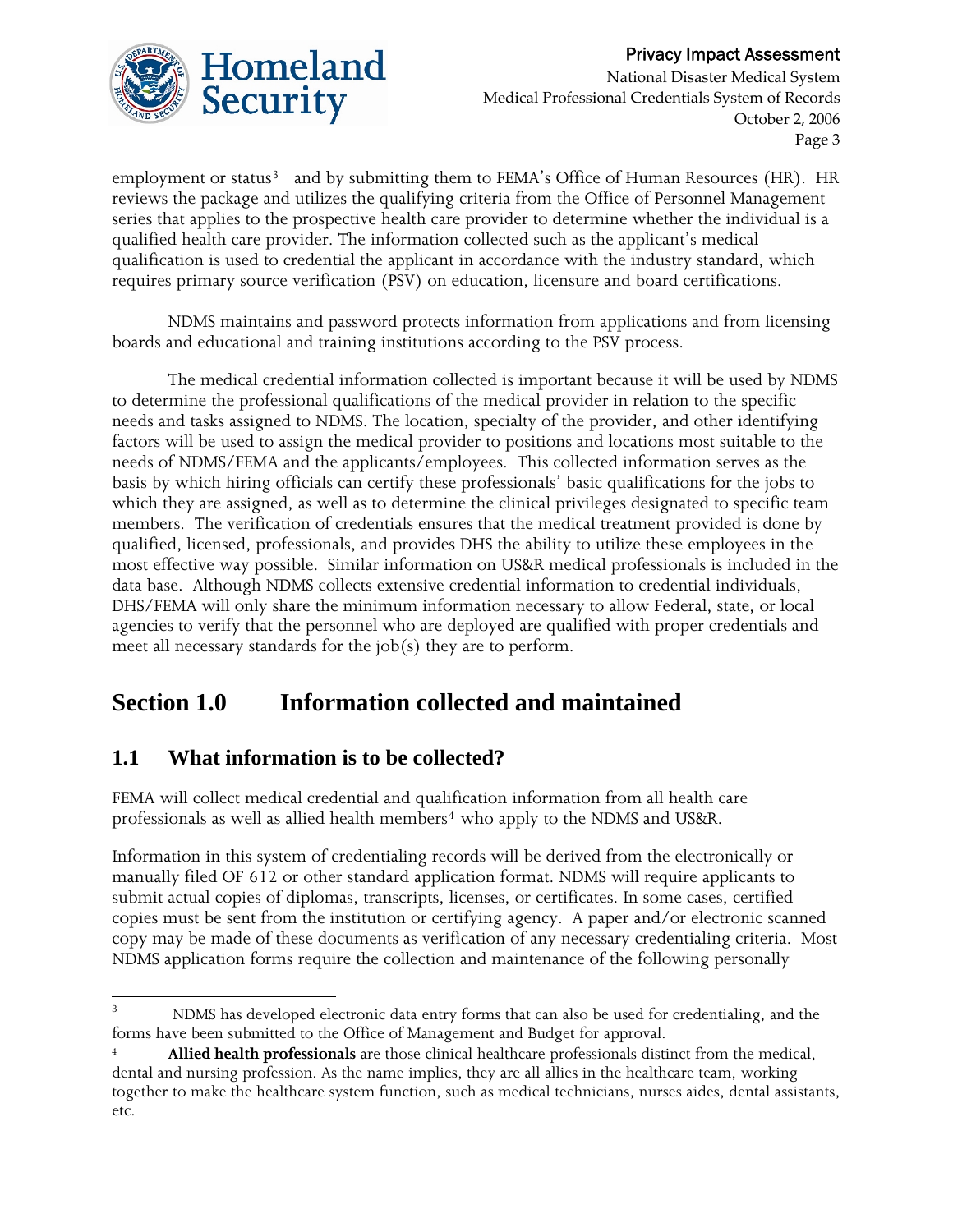

National Disaster Medical System Medical Professional Credentials System of Records October 2, 2006 Page 4

identifiable information:

-Name (Last, First, Middle), including any other names known by and when -Social Security Number:<sup>5</sup> -Position Being Applied For -Home Address, including street address, city, state, and zip code -Home Telephone -Cell Phone if applicable -Fax number if applicable -Email address if applicable -Current Employer Name (if applicable) or place of employment -Primary Office Address, including street address, city, state and zip code -Primary Office Telephone, Fax, or Email -Place of Birth, City, State, Country other than United States. -Citizenship, and if not citizen, Status and Visa Number -Gender -Military Service History if applicable and copy of DD 214 -Other Employment History including name, location, dates, and contact information -Other health care facility affiliations -Education Background, including names and dates for all certificates and diplomas -Specialty(ies), including all certificates or other documentation -If certifying Board membership, Board name and address, and most recent date -Certification, date of initial certification and most recent certification -Examinations passed -Licenses – include for all states -Drug Enforcement Agency Number -References including name, address, phone numbers and email addresses -Other information such as criminal history, medical malpractice action, or other disciplinary action taken against the applicant, if applicable. (This includes statements from all malpractice insurance carriers, dating back ten years.)

In addition to this information, the system will maintain whether or not FEMA decided to hire the individual.

### 1.2 From whom is Information collected?

All medical professionals and allied health members seeking employment with NDMS are required to submit medical credentialing information, including current medical professional NDMS employees and medical team members of the US & R. Information for the purpose of credentialing is also collected from state licensing boards, educational institutions and

 <sup>5</sup>PT Providing personal information including Social Security Numbers is voluntary for applicants to these positions; however, failure to provide this information could prevent the application from being processed.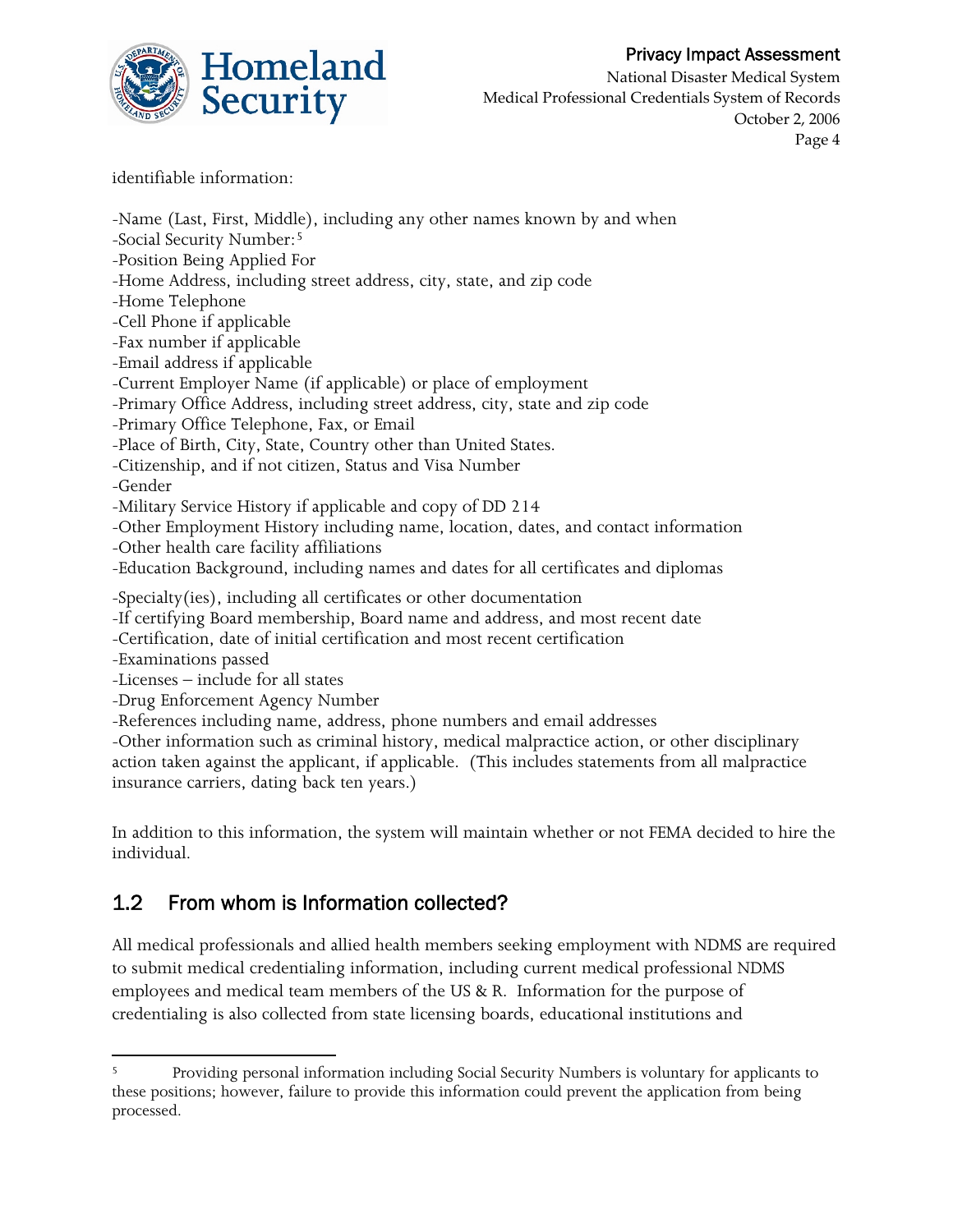

National Disaster Medical System Medical Professional Credentials System of Records October 2, 2006 Page 5

former/current employers. NDMS employees are responsible for providing FEMA with all updated information necessary to keep their status current. Types of medical professionals and allied health members who seek employment or are currently employed by NDMS include, but are not limited to:

- Doctors (or physicians)
- ‐ Physicians Assistants
- **Dentists**
- ‐ Dental Assistants and Hygienists
- ‐ Pharmacists
- ‐ Pharmacy Assistants
- ‐ Anesthesiologists
- ‐ Nurses- Registered and Licensed Vocational or Licensed Practical Nurses
- ‐ Nurses Aides
- **Dietitians**
- **Psychologists**
- Paramedics and Emergency Medical Technicians
- ‐ Social Workers
- ‐ Therapists
- ‐ Radiology Techs
- ‐ Respiratory Therapists
- ‐ Medical Technologists
- ‐ Counselors
- **Opticians**
- **Veterinarians**

## 1.3 Why is the information being collected?

Information is collected on potential and current NDMS medical professional employees and allied health members as well as US&R medical professional system members to assess each individual's qualifications and credentials to administer health care in response to public disasters or other covered events. The collection and maintenance of medical credential information on NDMS medical and US&R professionals is collected for three primary purposes: (1) hiring decisions (recruitment and retention); (2) certification/recertification; and (3) privileges<sup>6</sup>.

<sup>&</sup>lt;u> 1989 - Johann Stein, marwolaethau a bhann an t-Amhair Aonaichte an t-Amhair Aonaichte an t-Amhair Aonaichte a</u> Privileges are granted by an institution based on credentials, skill currency, skill proficiency, and resources available within the organization. For example, if an individual was trained in a skill ten years ago but has not practiced that skill recently, the institution would not allow that skill to be performed within its facility without demonstrated refresher training. Privileges are used to ensure providers and institutions are providing quality care.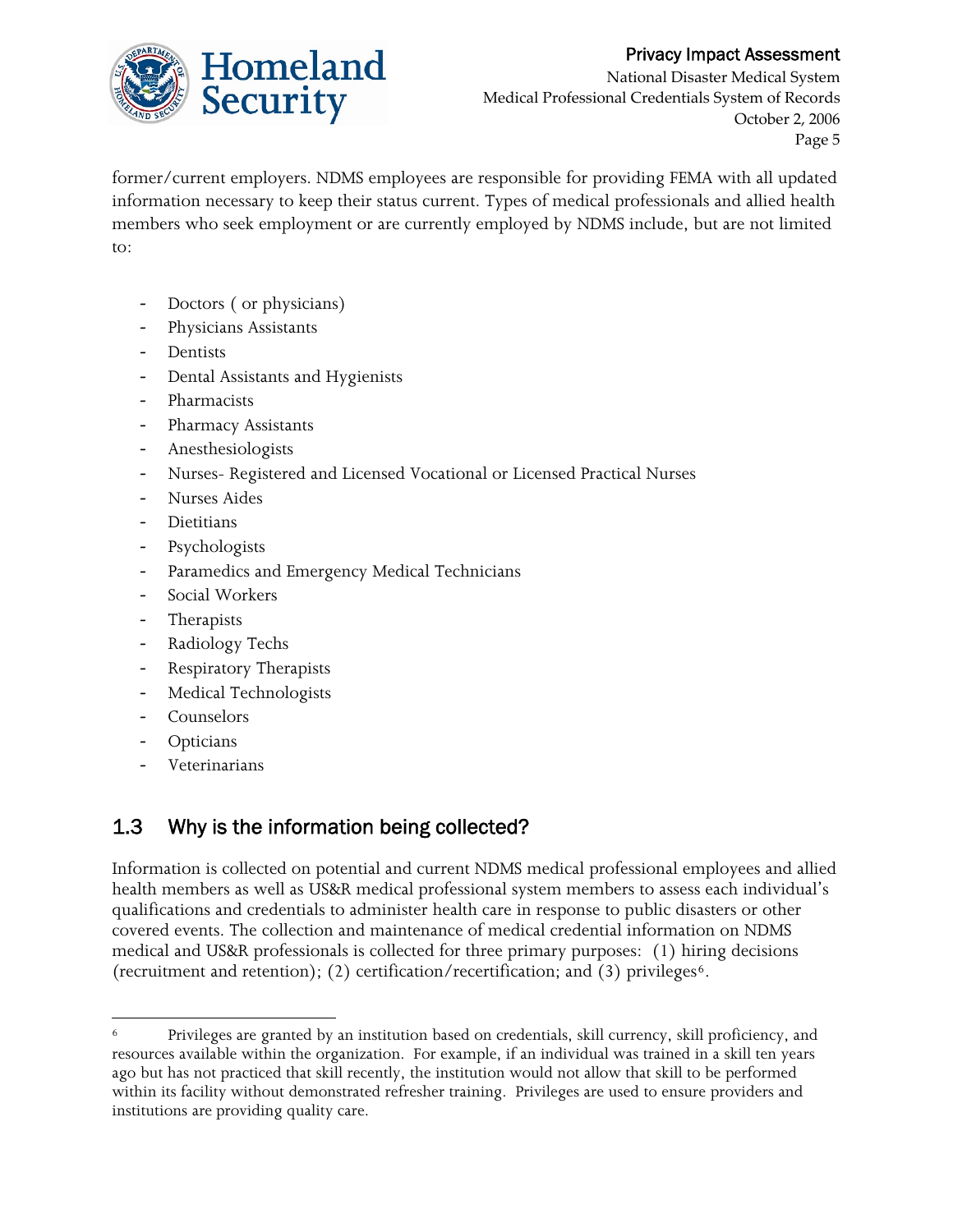

### 1.4 What specific legal authorities/arrangements/agreements define the collection of information?

 The collection of information is based on the Robert T. Stafford Disaster Relief and Emergency Assistance Act, 42 U.S.C. § 5121-5206 and the Homeland Security Act of 2002, Public L. No. 107-296(2002), 6 U.S.C. 101, et.seq., and the Health Care Quality Improvement Act of 1986, 42 USC §11101, et.seq. The NDMS Statute, 42 USC. §§ 300hh-11, is the authority that places NDMS within DHS/FEMA. The National Response Plan, Emergency Support Function #8, "Public Health and Medical Services Annex" also delineates NDMS responsibilities for providing health care and coordinating with the Department of Defense (DoD), Department of Veteran Affairs (VA) and Department of Health and Human Services (HHS) in an emergency requiring implementation of the National Response Plan.

### 1.5 *Privacy Impact Analysis*

FEMA reviewed the existing paper based process while developing the electronic application process. By examining the types of information required to complete the assessment of individual's qualifications and credentials, FEMA determined that it was using the minimum amount of personal information necessary to provide adequate credentialing information. The update in technology and the use of an online form should improve the accuracy of the information and minimize lost files. The electronic process of collecting and verifying information will also be streamlined while accuracy will be improved. For example, when checking the National Practitioner Databank (NPDB) for any negative information, NDMS will provide to the NPDB the individual's name, social security number, as well as any aliases, just as they appear on a person's medical license. This is the minimum information necessary to receive an accurate response as to whether an individual is in the NPDB. If NDMS were to deny employment/continued employment based on any derogatory information collected in this credential verification process, the person would be notified of the decision and why, and would then be able to correct the information through the procedures described in Sections 7.2 and 7.3 of this PIA.

### **Section 2.0 Uses of the system and the information**

### 2.1 Describe the uses of the information.

The NDMS Medical Professional Credentials Systems of Records will be used, as stated in Section 1.3, for

- 1. Hiring Decisions
- 2. Certification/Recertification
- 3. Privileges
- 4. Deployment in times of emergency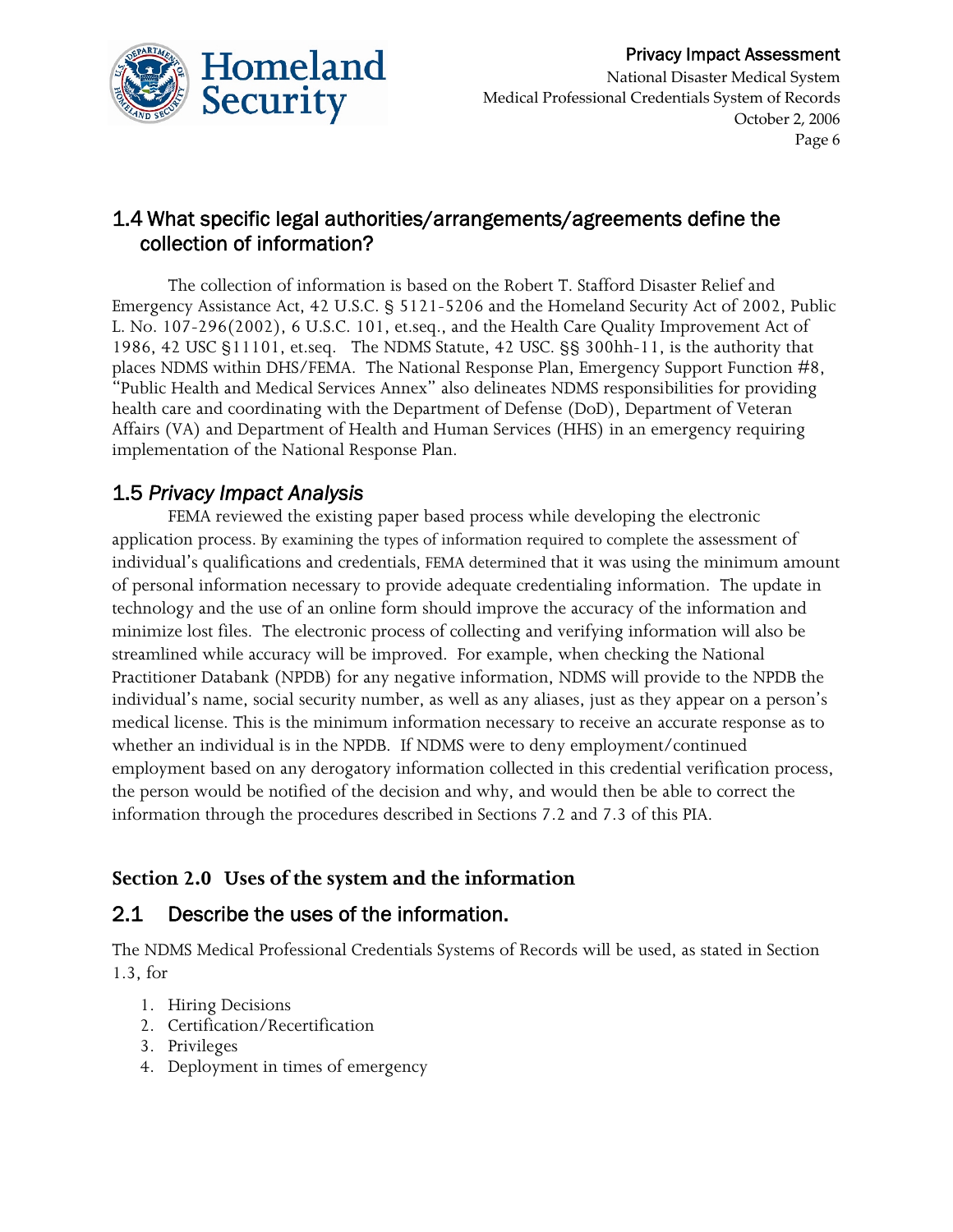

### 2.2 Does the system analyze data to assist users in identifying previously unknown areas of note, concern, or pattern (sometimes referred to as data mining)?

 The system analyzes data to assess demographic needs, trends, and requirements as well as to identify shortages in particular medical disciplines. The information contained in the system assists with personnel accounting and establishes a means by which NDMS and US&R can identify its staff with specialized credentials and availability. This system helps NDMS and US&R to activate and deploy their medical professionals in the most efficient and expeditious manner possible in the event of a national emergency or events of national significance.

### 2.3 How will the information collected from individuals or derived from the system be checked for accuracy?

 The medical professional submitting the application must sign and verify that the information he or she has provided is true and correct to the best of the submitter's knowledge. The applicant submitting the information must sign an attestation letter verifying that all information collected in the application is true. Credential certification will also be verified through transcripts from educational institutions and certificates from State licensing boards if applicable.

### *2.4 Privacy Impact Analysis*

FEMA has limited the amount and type of personal information to be used in the NDMS medical credentialing process. FEMA has mandatory privacy and security training for anyone having access to its computer system. Only authorized users of the system may gain access to the information for authorized uses. If an individual is found to be misusing the information, appropriate disciplinary actions will be taken.

## Section 3.0 Retention

### 3.1 What is the retention period for the data in the system?

 Records in this system will be retained in accordance with a schedule approved by the National Archives and Records Administration (NARA) for personnel records. Employee files are retained for a period of 65 years after the employee's date of separation from the Agency, based on NARA General Records Schedule (GRS) Sec. 1.1b. Application information for individuals that are not hired is destroyed two years from date of application, based on NARA GRS Sec. 1, Item.15.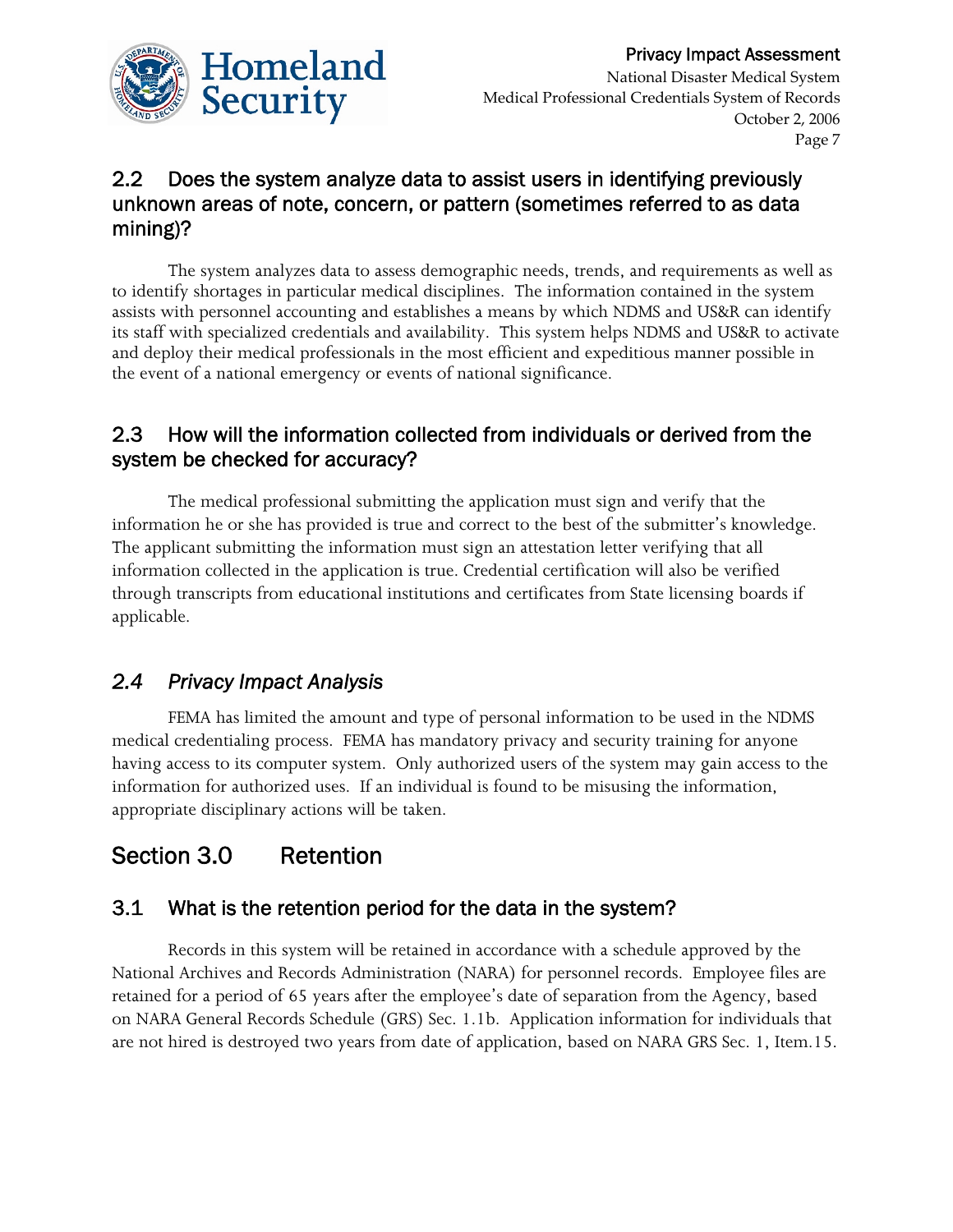

Page 8

### 3.2 Has the retention schedule been approved by the National Archives and Records Administration (NARA)?

Yes. See answer to Section 3.1 above.

### 3.3 *Privacy Impact Analysis*

Retention is required by NARA for the approved period because these medical professionals are considered federal employees for the period of time they participate in the NDMS system, and the retention period is consistent for federal employee records.

## Section 4.0 Internal Sharing and Disclosure

### 4.1 With which internal organizations is the information shared?

- FEMA Office of Human Resources
- FEMA Information Technology Services Division
- FEMA Office of the Chief Counsel
- ‐ FEMA Office of Equal Rights
- ‐ FEMA Response Division, Operations Branch, Urban Search and Rescue Office
- ‐ Any Department of Homeland Security (DHS) Office that might provide guidance to any of the above listed FEMA offices – Information shared will be only that information necessary for the DHS component, with a need-to-know, to address each specific need as it arises, in accordance with the applicable provisions of the Privacy Act, 5 USC §552a.

### 4.2 For each organization, what information is shared and for what purpose?

- ‐ FEMA Office of Human Resources for hiring and any other personnel issues that may arise, including grade and pay level assignments, time of service for benefit determination.
- FEMA Information Technology Division and NDMS contract personnel for maintaining and backing up all files that are created and stored in an electronic format.
- ‐ FEMA Office of the Chief Counsel for ensuring compliance with necessary laws and legal responsibilities. Credential information will only be shared with the Office of the Chief Counsel when the NDMS Chief determines it to be necessary and only on a need-to-know basis.
- FEMA Office of Equal Rights for handling employment disputes, particularly if one of the NDMS medical professionals feels he or she has been discriminated against through failure to deploy or any other action perceived as harassment or discrimination by the employer.
- FEMA, Response Division, Operations Section, US & R, since their medical component may utilize NDMS credentialing data for verifying information about their physicians and paramedics so that they may carry out their mission and perform necessary services for their medical emergency assistance functions.
- ‐ DHS Components to provide guidance as specified in Section 4.1 above.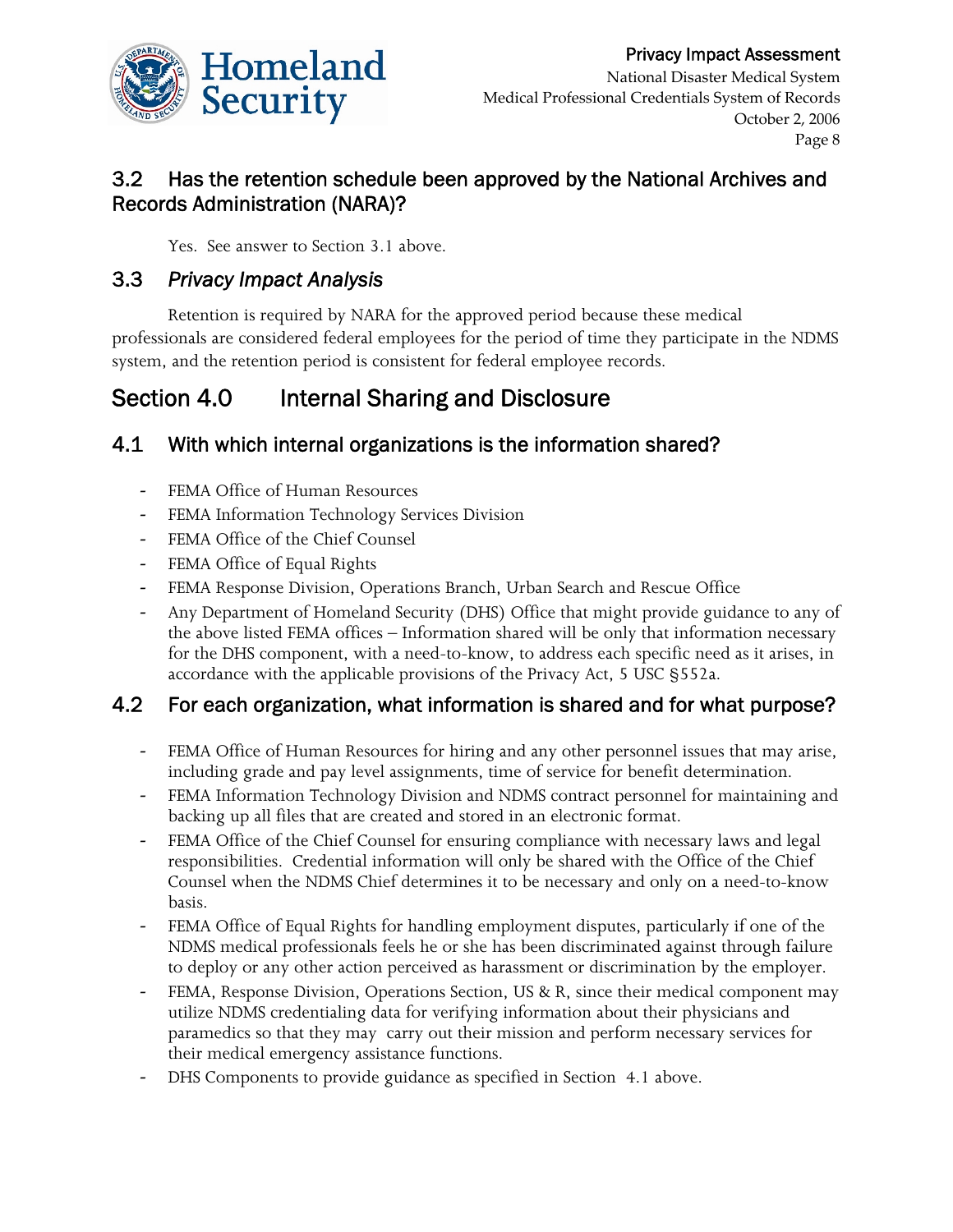

National Disaster Medical System Medical Professional Credentials System of Records October 2, 2006 Page 9

### 4.3 How is the information transmitted or disclosed?

 Applicants have an on line system where their information related to medical credentialing is collected. The information disclosed by the applicant is available and disclosed to the NDMS Credentials Program Manager and internal NDMS personnel for the purpose of credential verification and deployability. Internal DHS / FEMA organizational entities can access credential information only through a request to the Chief of NDMS or his designee. The information shared will only be the results of the credentialing process and not the aggregated or collected information on each individual provider. The final result of the credentialing process may be transmitted electronically or manually using paper format.

### 4.4 *Privacy Impact Analysis*

 FEMA has limited the number of types of individuals with access to the personal information in NDMS. Information is shared within DHS only as specified in this section on a need-to-know basis and only for purposes of credentialing and for oversight of the program and is not shared with any other DHS component without a need for the information.

## Section 5.0 External Sharing and Disclosure

### 5.1 With which external organizations is the information shared?

- Other Federal agencies that support NDMS when its teams are activated for incident response operations:
	- U.S. Department of Health and Human Services (HHS)
	- U.S. Department of Defense (DoD)
	- U.S. Department of Veteran Affairs (VA)
- State, Local and Tribal Medical facilities where NDMS medical professionals may be deployed

NOTE: See Sec. 5.2 below for explanation of information shared with these external organizations.

### 5.2 What information is shared and for what purpose?

 An individual's medical credentials are externally shared as stated in Section 5.1 above for these stated reasons:

### **Health and Human Services (HHS)**

 HHS may direct NDMS assets in times of national emergencies. NDMS provides HHS with a list of available medical professional personnel and their positions/titles—thus verifying to HHS, and other agencies where these medical professionals will work and that these individuals are qualified and certified to do the jobs for which they are employed. (See also Sec. 1.4) When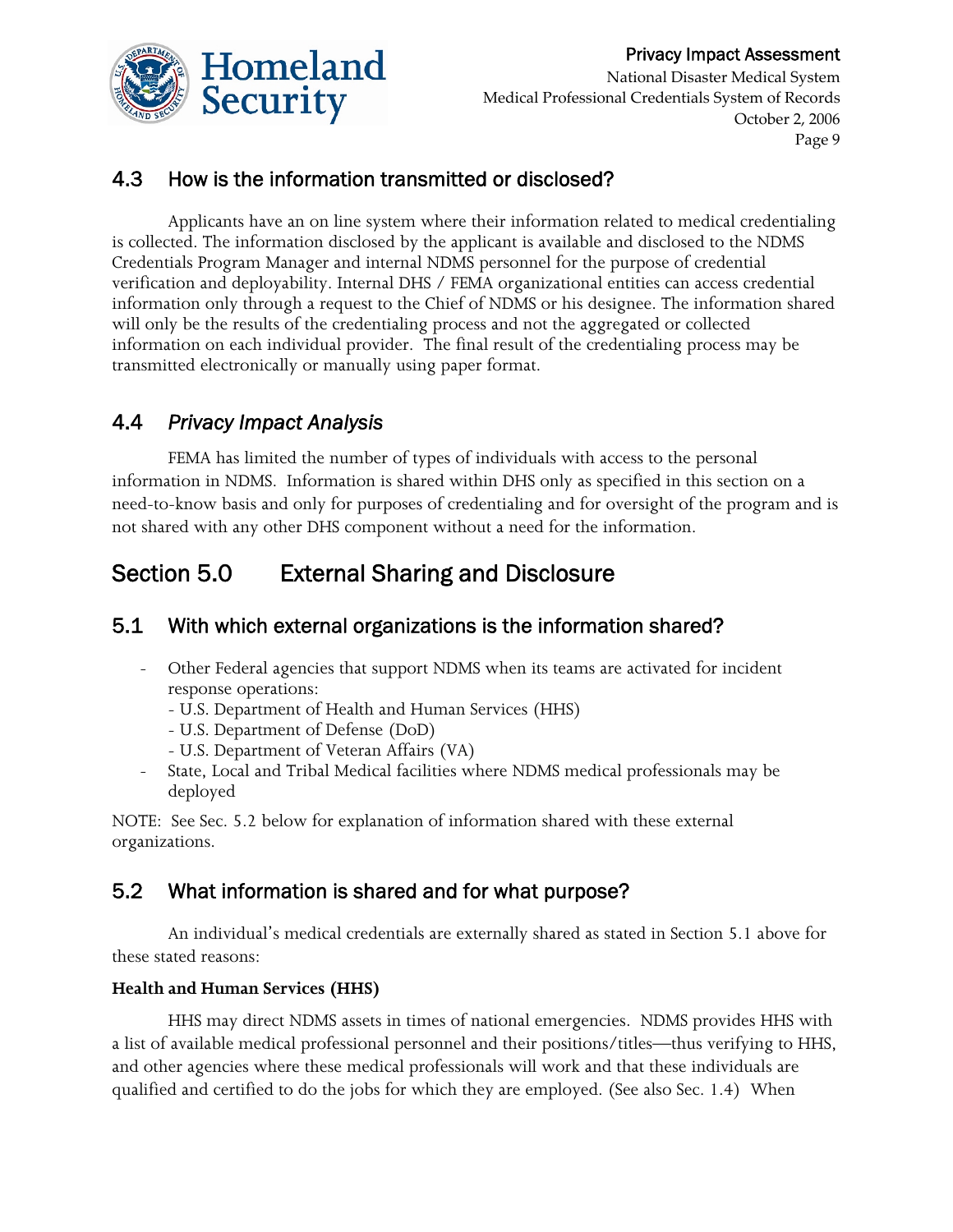

National Disaster Medical System Medical Professional Credentials System of Records October 2, 2006 Page 10

NDMS medical professionals are deployed they become the medical assets for Emergency Support Function #8 (Public Health and Medical Services Annex) facilities, under the National Response Plan. HHS determines the specific assignments and privileges for the NDMS staff in their deployed locations.

 HHS also provides the services of the National Practioner Databank (NPDB) and FEMA/NDMS shares information with NPDB as detailed in the following explanation:

#### **NPDB:** The **National Practitioner Data Bank (NPDB):**

 The NPDB is an affiliated resource within the Department of Health and Human Services (HHS) that monitors medical professional compliance, misconduct, and works in conjunction with licensing and State medical boards. Any information contained within NPDB on NDMS and US&R medical professionals is not provided to NPDB by NDMS or any other FEMA entity in the credentialing process, but by State boards or other credentialing bodies and records any negative or derogatory information about licensed, certified, and credentialed medical professionals throughout the United States. (It is possible that FEMA/NDMS may need to submit information to the NPDB in accordance with the Health Care Quality Improvement Act of 1986, 42 USC §11101, et.seq., but this would not be part of the credentialing process.) NDMS queries NPDB at the time of hiring and on an ongoing basis to determine if there is any negative or derogatory information on applicants and/or employees of NDMS. NDMS sends the individual's name, social security number, as well as any aliases, just as they appear on a person's medical license. This ensures that NDMS receives an accurate response back from NPDB and matches the information correctly. If the applicant/employee is denied employment/continued employment due to negative information obtained from the NPDB, and the individual feels the information contained within the NPDB is incorrect, they can contact HHS directly.

#### **Other agencies**

 Also based on Emergency Support Function #8, NDMS would share information with the Department of Defense, Department of Veteran Affairs, as well as State, local and tribal medical facilities to where NDMS medical personnel may be deployed.

 When a disaster is declared, these outside agencies inform NDMS as to their needs for medical personnel. NDMS then provides the agencies with names/rosters of qualified medical personnel (based on the credentials discussed herein and as described above in the sharing process with HHS). Then the agencies determine if, in fact, these identified medical personnel are needed and where. NDMS then responds to these disasters by activating and deploying the identified medical staff and, based on the credentials that NDMS has collected and verified, ascertains to the deploying agency(ies) that the individual(s) are qualified.

### 5.3 How is the information transmitted or disclosed?

Electronic copy: These copies will consist of electronic versions of hardcopy reports and/or delimited extracts of data that has been entered into the medical credential database. The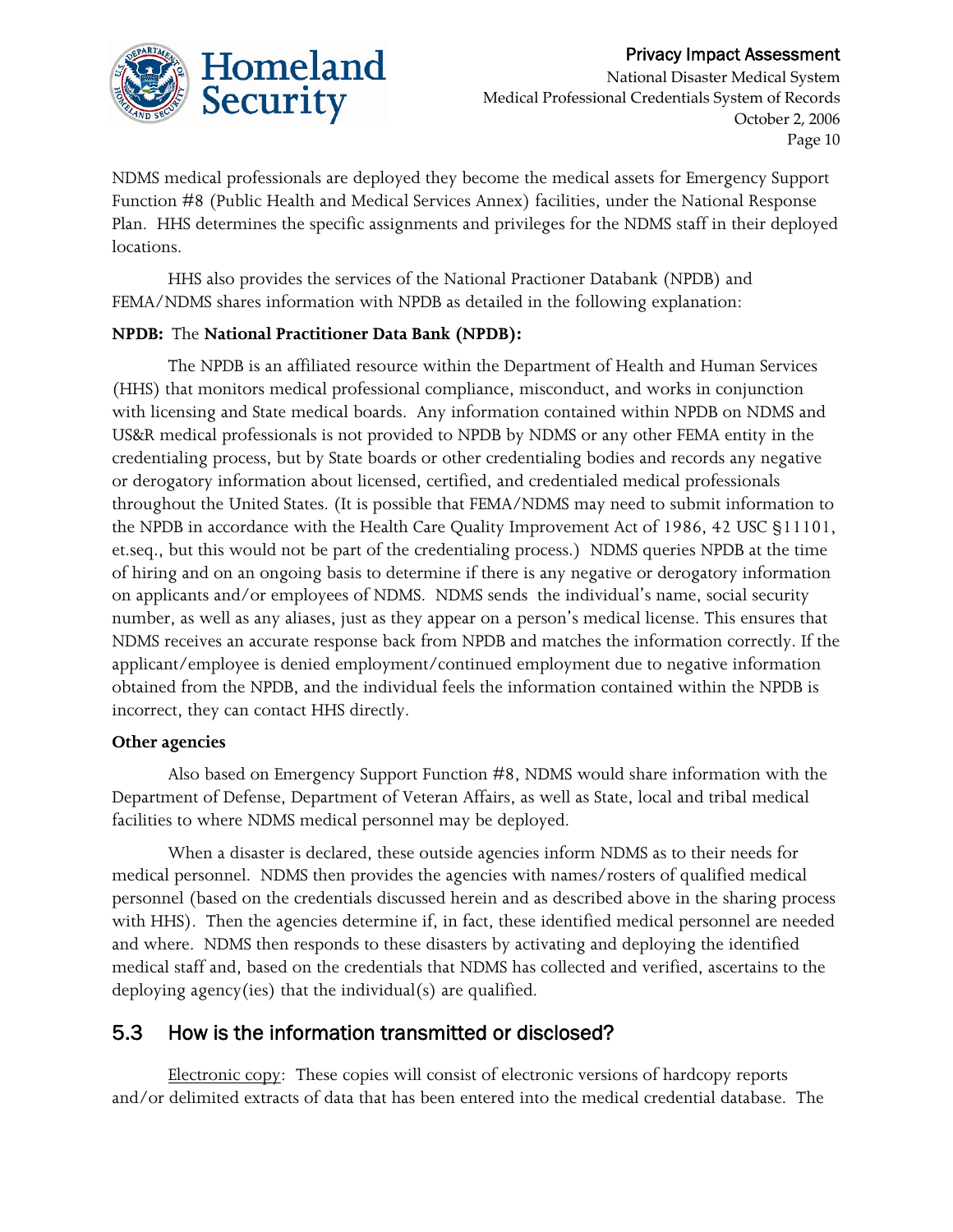

National Disaster Medical System Medical Professional Credentials System of Records October 2, 2006 Page 11

electronic copies, both data and reports, will be encrypted and transmitted via email or physical media to needed locations so NDMS medical staff may be deployable as quickly as possible in a disaster situation. The receiving party will request the decryption key from authorized NDMS personnel and be given the key subject to verification of identity. Best efforts will be made to maintain the appropriate levels of security throughout the process. If necessary, credential data may need to be hand-carried to a disaster sight or sent by U.S. Postal Service (certified mail, return receipt requested) or other secure method of delivery.

Hardcopy: FEMA does not share personally identifying information with external agencies other than as outlined in our System of Records Notice as listed above under Section 5.1. Once FEMA verifies that an external agency has authorized access to the personally identifiable information that is covered in this system of records, this information is transmitted through government secured fax and electronic communication lines, with a statement identifying the information as "For Official Use Only." It is transmitted only for the specific purpose intended, as stated above. It may be mailed using first class mail through the U.S. Postal Service or other federally contracted delivery providers. It may also be hand-carried, by authorized staff only, and given only to the outside agency staff with an authorized need-to-know.

### 5.4 Is a Memorandum of Understanding (MOU), contract, or any agreement in place with any external organizations with whom information is shared, and does the agreement reflect the scope of the information currently shared?

No MOU's currently exist between FEMA/NDMS and other federal agencies that involve medical credential information, because they are already covered under the routine uses described in the System of Records Notice (SORN) for this information.

### 5.5 How is the shared information secured by the recipient?

The responsibility for information security will rest with the recipient of the information, but NDMS will notify the recipient that the information although limited remains sensitive and should be handled accordingly.

### 5.6 What type of training is required for users from agencies outside DHS prior to receiving access to the information?

A notice will accompany the information that informs the recipient that the information comes from a Privacy Act system of records and its handling is governed by the Privacy Act of 1974, 5 U.S.C. 552a.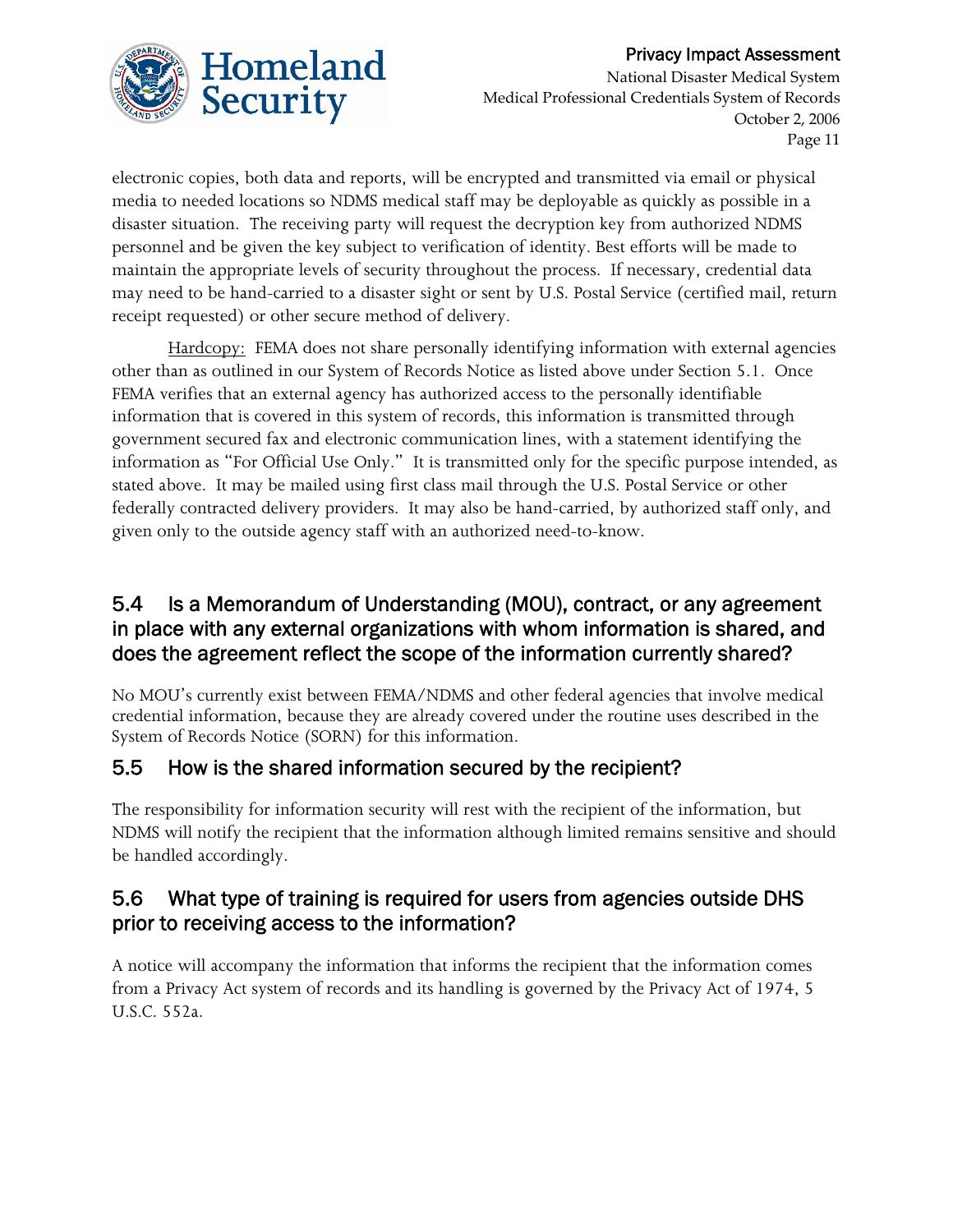

Page 12

## 5.7 *Privacy Impact Analysis*

FEMA limits the sharing of personal information collected as part of the NDMS medical credentialing process to external agencies on an individual basis. FEMA will review each application and employee record and determine whether or not it meets the standards for sharing set out by the System Of Records Notice (SORN). It does not provide electronic access to the information other than as specified in Section 5.2 above, and thus controls the information being provided.

## Section 6.0 Notice

### 6.1 Was notice provided to the individual prior to collection of information? If yes, please provide a copy of the notice as an appendix. A notice may include a posted privacy policy, a Privacy Act notice on forms, or a system of records notice published in the Federal Register Notice. If notice was not provided, why not?

 Yes. A SORN will be published in the Federal Register on October 13, 2006. In addition, a Privacy Act notice is given to the individual in both the hardcopy paper version of the application form as well as on the first screen that appears on the electronic application developed for NDMS.

The link to the FEMA Website Privacy Policy is http://www.fema.gov/help/privacy.shtm. The following privacy policy will be used with the electronic NDMS application for medical personnel employment:

 "FEMA is authorized to collect information to process applications and re-certifications for employment with NDMS. Providing the requested information, including the applicant's/employee's Social Security Number, is voluntary, but failure to provide the information may result in a delay or denial in processing an application."

### 6.2 Do individuals have an opportunity and/or right to decline to provide information?

 Yes, applying to work as a medical professional with NDMS or allied health member or US&R is a voluntary process. Individuals seeking employment or updated credentialing are informed that submission of their personally identifying information is voluntary; however, they are informed that the failure to submit the necessary information may result in denial of employment or denial of continued employment for failure to remain certified, or maintain upto-date information to retain medical privileges.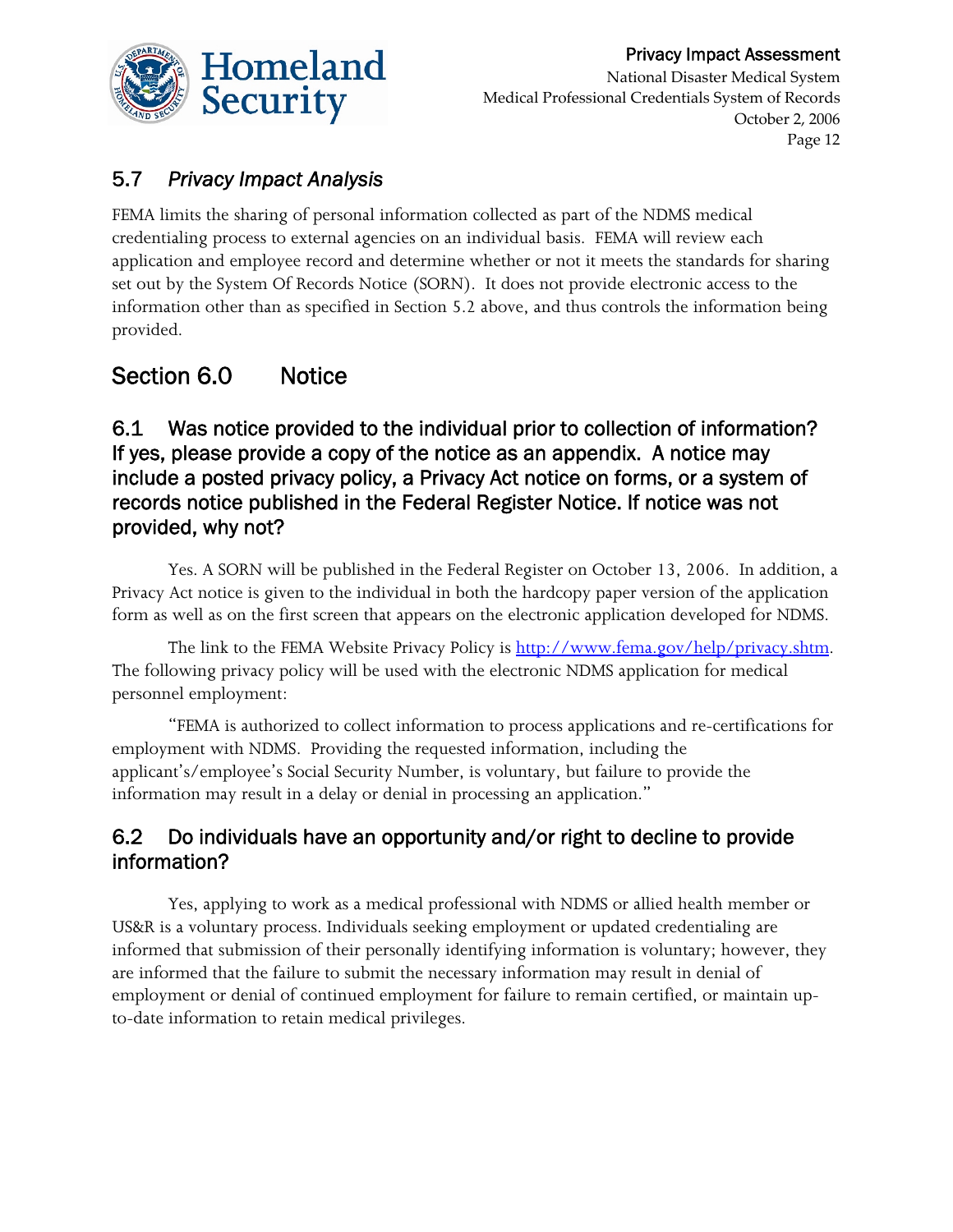

### 6.3 Do individuals have the right to consent to particular uses of the information, and if so, how does the individual exercise the right?

 Individuals providing the information to NDMS for new and/or continued employment are advised that information will be shared by NDMS with other Federal Agencies such as HHS, the VA, DoD or State/local first responder entities that may require the professional medical services of activated NDMS medical staff members. This information will be limited to information which will allow the health care provider to render medical care.

### *6.4 Privacy Impact Analysis*

 Notice is provided at the point of collection on the NDMS website with a link to the NDMS Privacy Policy, and is also on the instructions for the actual forms (OF 612), and the NDMS online and hardcopy credentialing application/verification forms. Notice will be published in the Federal Register with ample time for the public to comment on this collection of records. This PIA accompanied by appropriate information will also be posted on the DHS website as stated in the Federal Register Notice. This will enable the public to address their additional comments, questions and concerns to the appropriate federal official.

## Section 7.0 Individual Access, Redress and Correction

### 7.1 What are the procedures which allow individuals to gain access to their own information?

 The procedures for individuals to gain access to their own information are listed both in FEMA's and the DHS's Privacy Act regulations, 44 CFR Part 6 and 6 CFR Part 5. Requests for Privacy Act protected information must be made in writing, and clearly marked as a "Privacy Act Request." The name of the requester, the nature of the record sought, and the required verification of identity must be clearly indicated. Requests should be sent to: Privacy Act Officer, DHS/FEMA, Office of General Counsel (GL), Room 840, 500 C Street, SW, Washington DC 20472.

### 7.2 What are the procedures for correcting erroneous information?

 Applicants and current NDMS and US&R medical employees are asked to provide accurate information. The online form has a final review screen with edit buttons for correcting errors prior to submission. If an application or certification record update is submitted with erroneous information, then the applicant initiates corrective action through NDMS/FEMA. This could involve the resubmission of a new application or enabling the correction of the current record.

 Individual applicants and employees will have access only to their own personal records and are able to correct erroneous information contained in their files.

If the individual or the employer finds an error after the record is submitted, then he/she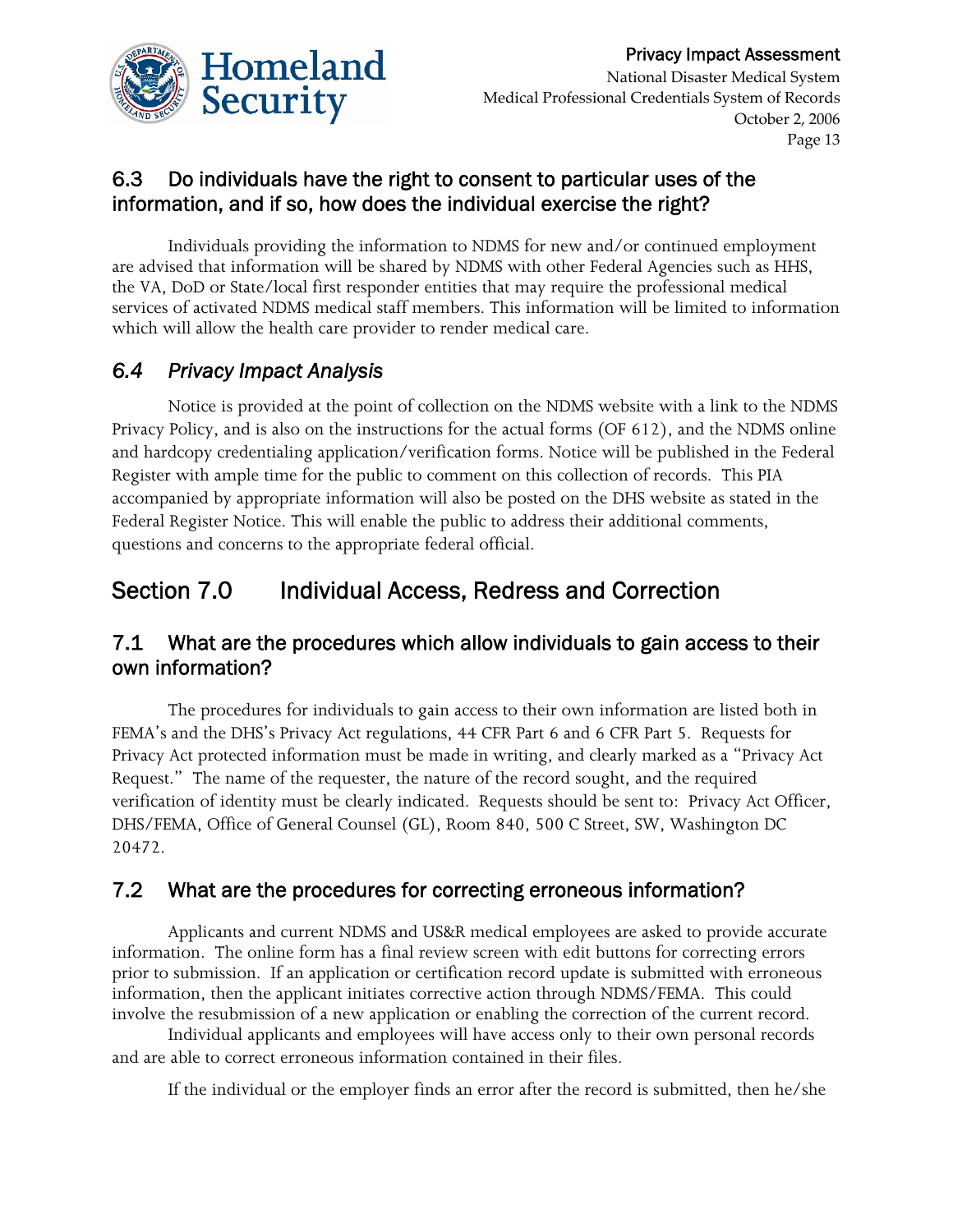

National Disaster Medical System Medical Professional Credentials System of Records October 2, 2006 Page 14

is allowed to resubmit the request with accurate information. Typically, that is handled by phone or written correspondence. In addition, an individual can correct erroneous information in accordance with both DHS's and FEMA's Privacy Act regulations, as identified in 7.1. This also applies to any derogatory information acquired through the National Practitioner Databank (NPDB), however to address incorrect information from NPDB, contact must be made with the U.S. Department of Health and Human Services directly.

### 7.3 How are individuals notified of the procedures for correcting their information?

 Information alerting applicants and employees as to their right to correct any personal information contained within their own files is contained within the on-line application for credentialing, as well as on the OF 612. Furthermore, periodic assessment for re-licensure and recertification assures that individuals have the opportunity to periodically review and correct information contained in their files.

### 7.4 If no redress is provided, are alternatives are available?

Redress is provided, so alternatives are not applicable.

### *7.5 Privacy Impact Analysis*

 Information that NDMS collects on all medical applicants and employees collected through this Medical Professional Credential System of Records will be accessible to each employee/applicants. Each individual will be given access to their own personnel/records in accordance with provisions of the Privacy Act, 5 USC § 552a, and allowed to correct incorrect information as described in Section 7.2 above of this PIA.

## Section 8.0 Technical Access and Security

### 8.1 Which user group(s) will have access to the system? (For example, program managers, IT specialists, and analysts will have general access to the system and registered users from the public will have limited access.)

 The user groups that will access the credentialing information include individual applicants, existing NDMS/US&R employees that need to keep their medical credentials current, as well as NDMS and US&R management that are tasked with ensuring a qualified workforce. Other user groups are federal and contract employees who are responsible for the credentialing process as well as FEMA personnel who need the information to the extent possible to perform their official roles. Individual applicants applying for NDMS/US&R do so through the closest NDMS/US&R team and thus will provide the credential information to that organizations command staff who will enter it into the system using encrypted access.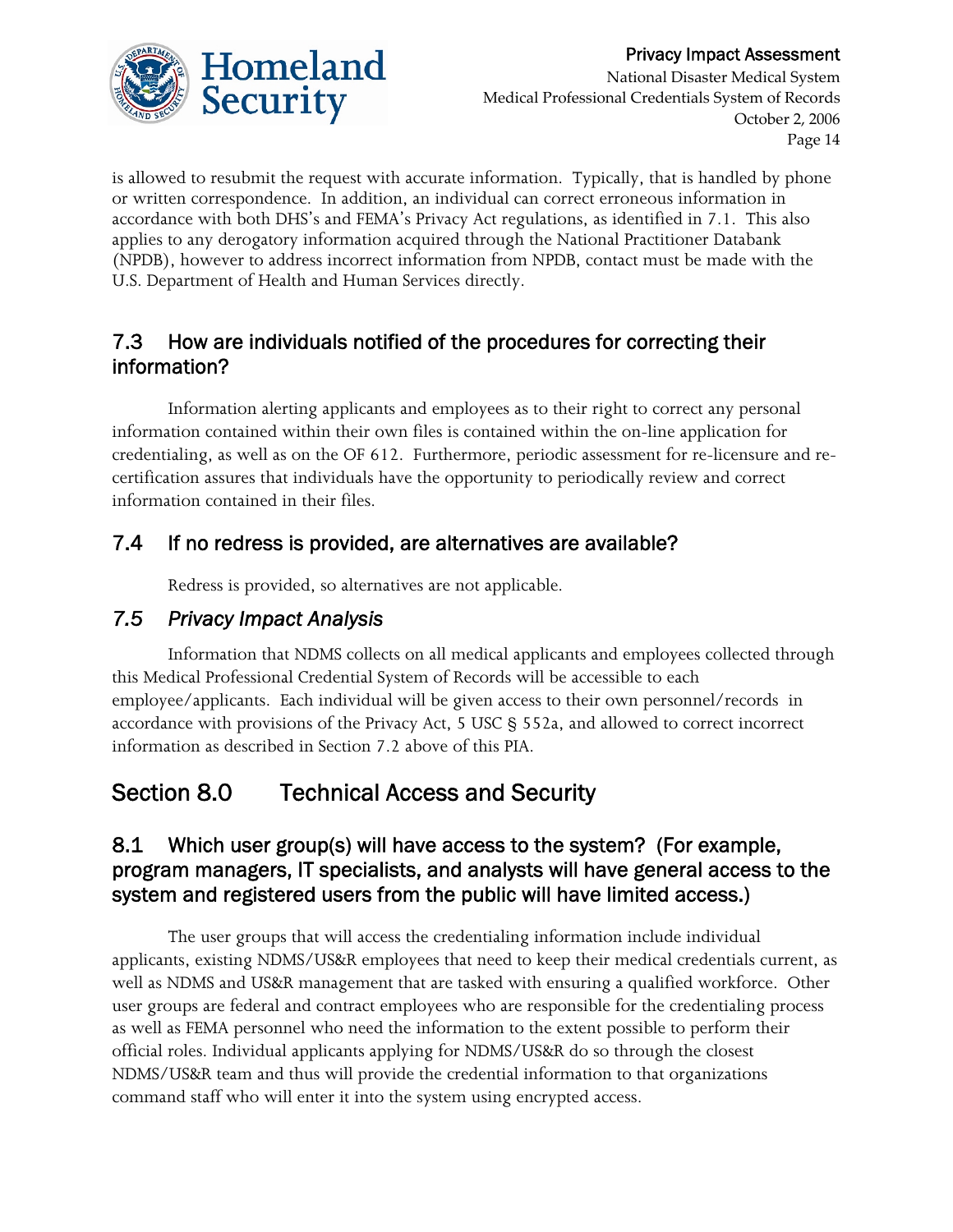

National Disaster Medical System Medical Professional Credentials System of Records October 2, 2006 Page 15

 A primary user group will be the authorized medical credentialing entity. Information will be shared with the credentialing entity solely for credential verification purposes.This entity will be a federal or federally contracted commercial entity who has been tasked with determining whether information provided to NDMS by medical applicants and employees is accurate and current. While this entity may set up and enter information from the paper and/or electronic applications into a database, the database will be owned and controlled by FEMA/NDMS. This potential contractor will also verify all licensures, certificates and diplomas to meet all industry standards for the position(s) for which the applicants and employees are hired. Any contract entered into will ensure that individuals having access to any Privacy Information will receive Privacy Training.

 Employees of FEMA's NDMS authorize FEMA information technology (IT) federal employees, contractors, and credential personnel have access to medical credential records in this system only to the extent necessary to perform their official duties. Each authorized data processor will have limited access only to that information pertinent to his/her function. Authorized IT contractors who handle the operations and maintenance of the system will have limited access to the system to support the trouble shooting of technical system issues encountered on a day-to-day basis. FEMA managers and some IT managers will have complete access to the system in order to ensure that the NDMS medical credential records are maintained in accordance with applicable regulations.

### 8.2 Will contractors to DHS have access to the system? If so, please submit a copy of the contract describing their role to the Privacy Office with this PIA.

 Yes. Limited access is described in Section 8.1 above only for contract personnel working on Information Technology and computer support as well as for the credentialing process itself.

### 8.3 Does the system use "roles" to assign privileges to users of the system?

 Yes. FEMA user access is managed via role-based access control for official use that includes authorized FEMA employees and contractors. The user's access into the system is limited only to the extent necessary based upon the user's official role in the NDMS. Access to personally identifying information is granted only to the extent that it is necessary for a user to perform his or her official role in NDMS management.

### 8.4 What procedures are in place to determine which users may access the system and are they documented?

 A detailed description of the NDMS technical and management controls regarding identification and authentication, logical access controls, and public access controls is documented as part of the IT Certification and Accreditation Process. Such security documents are not available for broad review for security reasons. Access to data is controlled through use of a unique user ID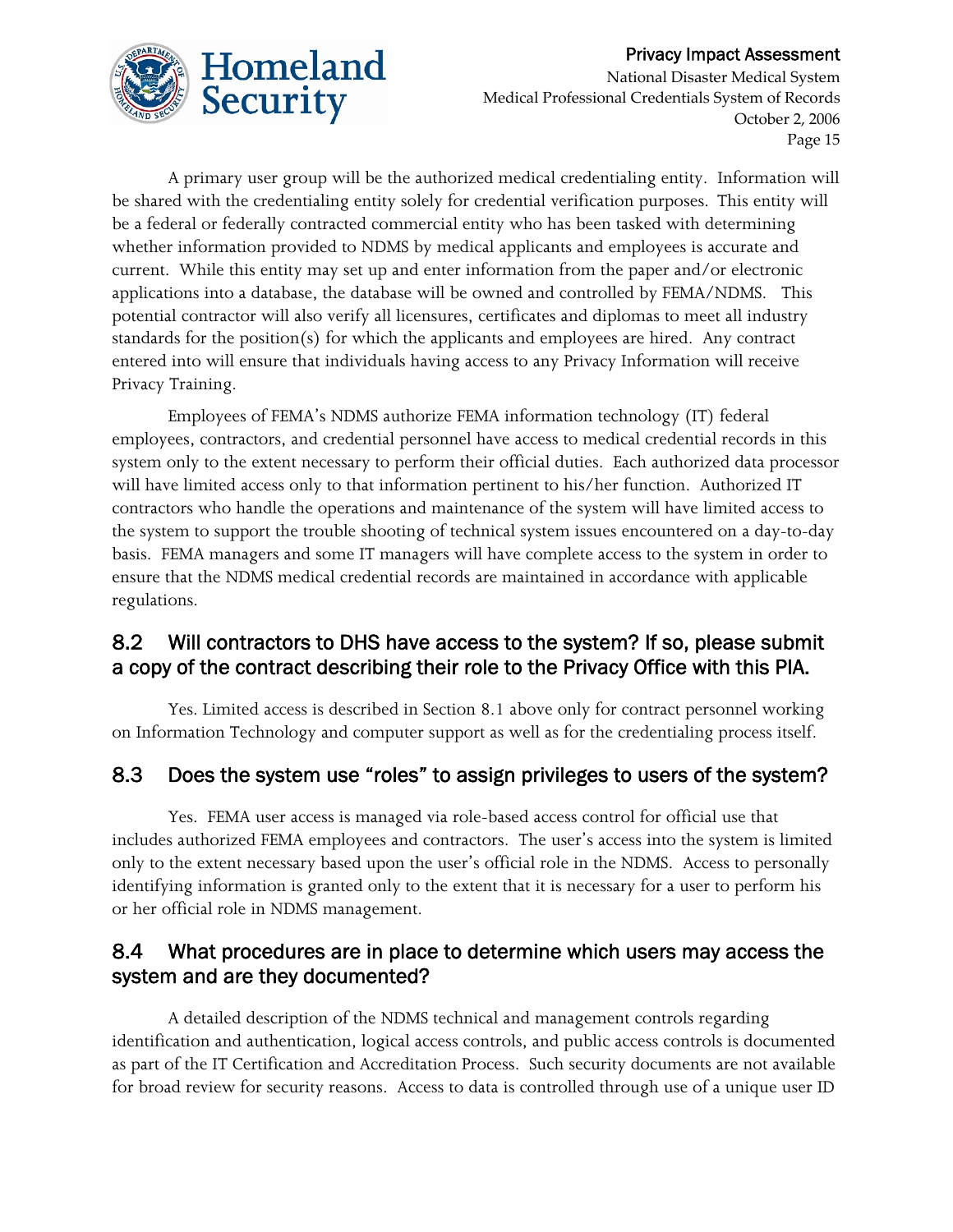

National Disaster Medical System Medical Professional Credentials System of Records October 2, 2006 Page 16

and password combination. Strong passwords following Department of Homeland Security (DHS) standards are required and ensured by system and application controls. User passwords must be changed on a regular basis. Additionally, secure sockets layer (SSL) encryption is used to protect the transfer of data. The data is hosted in a secure infrastructure with servers protected by firewalls and security monitoring software along with Tier 1 physical security. Management controls such as the monitoring of audit logs, management of vulnerabilities, and escalation for any unauthorized data use are in place. Per FEMA's procedure, an agency representative from one of the agencies listed in Section 5.1 can request access rights by submitting a request to the applicable Regional Management Center (contractors to FEMA). Based on information provided via a verifiable means of communication (i.e., e-mail), the Regional Management Center employees with concurrence from the Chief of NDMS may approve access requests and submit the access request to the FEMA Help Desk to grant access. All access to data by members of other agencies is limited and defined by the user's need and use of the data.

### 8.5 How are the actual assignments of roles and rules verified according to established security and auditing procedures?

 Roles are granted by the Information System contractors supporting the NDMS system. The NDMS system also houses the information collected to verify the credentials of medical practitioners. Periodically, a report is generated which lists authorized users and their current roles. This report is used by the Chief of NDMS, to review current system access.

### 8.6 What auditing measures and technical safeguards are in place to prevent misuse of data?

The following controls are in place to prevent misuse:

- ‐ The NDMS medical credential database is authorized to operate under the DHS Office of Information Security certification and accreditation process. This accreditation occurs a minimum every three years. This requirement ensures that the appropriate management, technical, and operational controls are in place to safeguard sensitive agency information.
- ‐ Individuals applying for employment as a medical professional within NDMS will have no access to the NDMS medical credential database via the Internet. Applicants will be issued a temporary password granting them restricted access to the credential submission web interface, thereby giving them access to only their credential data.
- ‐ Current employees will have limited access to their own information that they have submitted via the Internet, and, to the status of their own information (e.g. board certification, state issued licenses, etc.).
- The NDMS medical credential database has role based security features that ensure that the logon ID is mapped only to that individual's data, and, that person will have access only to his or her own credential information after FEMA assigns them a properly authenticated logon ID and password.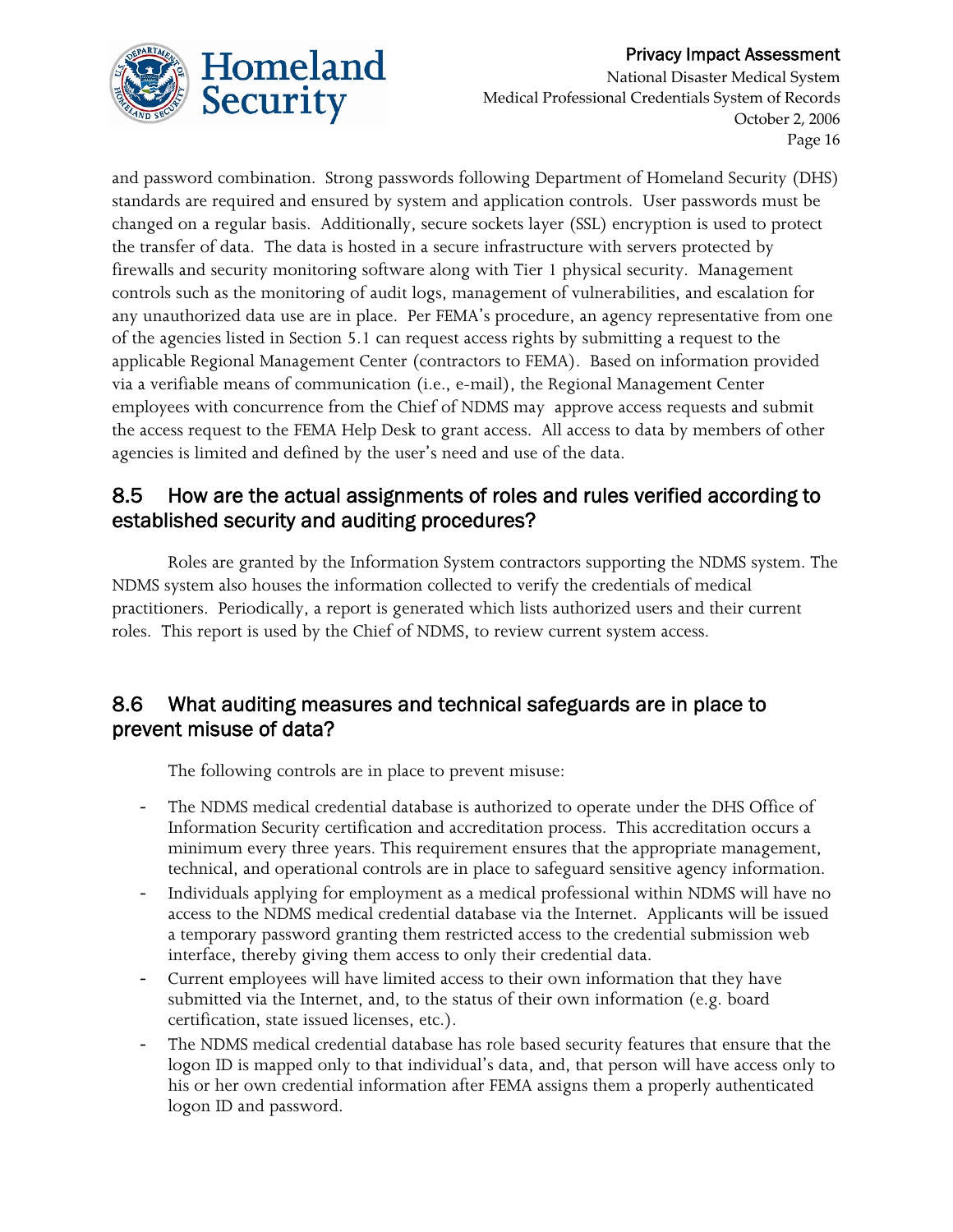

National Disaster Medical System Medical Professional Credentials System of Records October 2, 2006 Page 17

- ‐ Activity logs (audit trails) are enabled and secured on operating systems, applications, and middleware. NDMS conducts periodic reviews of all user access.
- ‐ Computer incident response procedures are established to address and escalate reported security incidents as quickly as possible.
- ‐ Problem tracking procedures are established to enable users of the NDMS medical credentialing system of records to report any observed or suspected security weakness in, or threats to, systems or services and software malfunctions, so that they are addressed quickly.
- ‐ Procedures for the handling and storage of information are established to restrict access to unauthorized users.
- ‐ A "time-out" feature will drop a user's connection after an idle period. That protects against unauthorized users accessing unattended but connected computers.

### 8.7 Describe what privacy training is provided to users either generally or specifically relevant to the functionality of the program or system?

These individuals will be registered and authenticated in accordance with National Institute of Standards and Technology Level 2 Assurance guidelines. Additionally, all FEMA employees and contractors are required to complete FEMA Office of Cyber Security annual Security Awareness Training. All contract employees are required to adhere to the Privacy Act/Confidentially clauses as per terms of their contracts with FEMA.

### 8.8 Is the data secured in accordance with FISMA requirements? If yes, when was Certification & Accreditation last completed?

The NDMS system is authorized to operate through the DHS Office of CyberSecurity Certification and Accreditation process. The authorization to operate was signed on September 15, 2006.

### *8.9 Privacy Impact Analysis:*

FEMA has instituted strong security controls to ensure that the online collection of NDMS credentialing information is protected throughout the process. This includes both extensive access controls, audit trails, and encryption.

## Section 9.0 Technology

### 9.1 Was the system built from the ground up or purchased and installed?

The NDMS database and the medical credentialing system were built from the ground up to support the mission of NDMS. The information collected on the database and the medical credentialing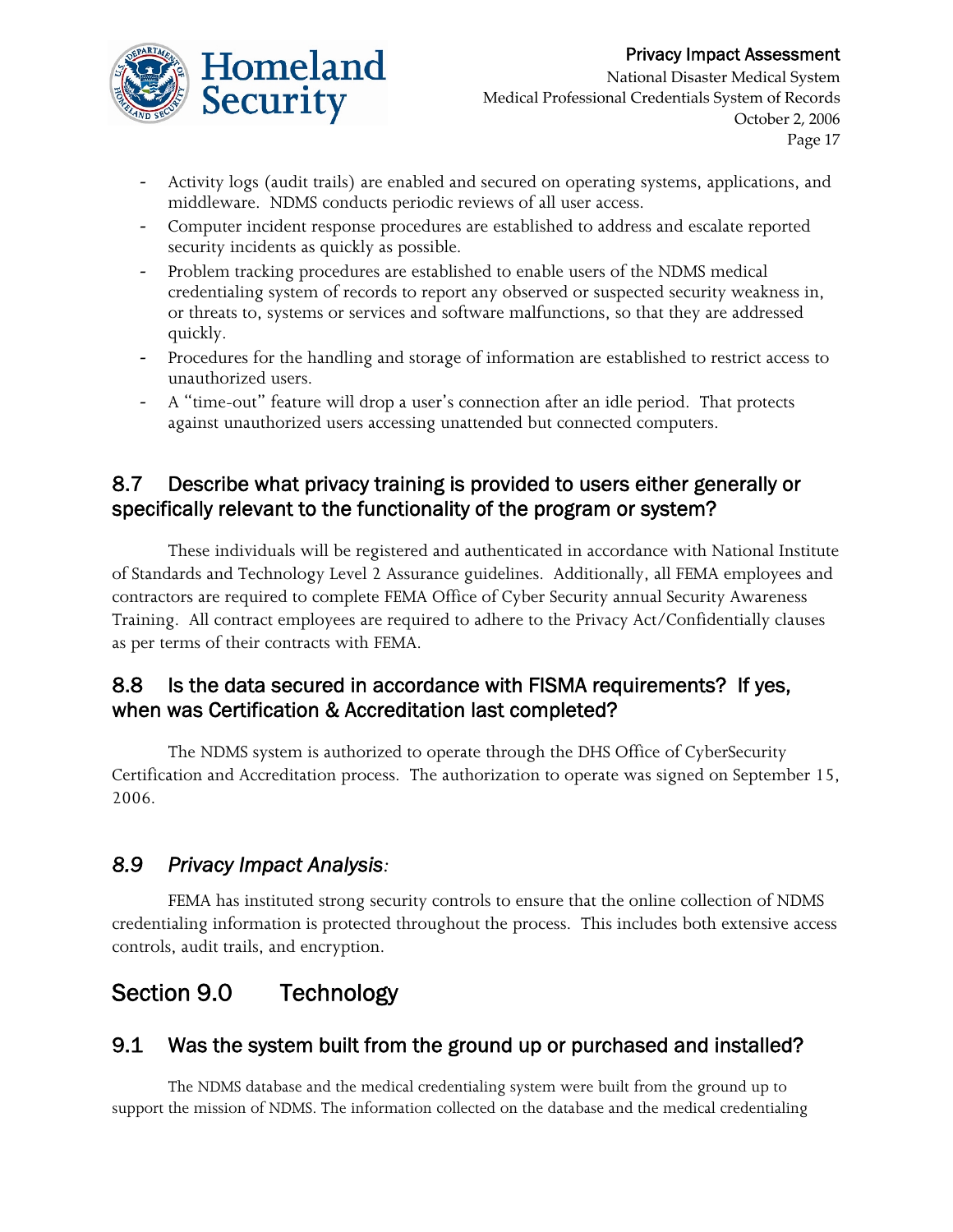# Homeland Security

application forms have been designed and developed by NDMS personnel to ensure that the information collected supports and achieves the tasks assigned to NDMS. The medical credentialing application software is a "stand alone" and can be installed as a component of a more comprehensive system such as the NDMS database.

### 9.2 Describe how data integrity, privacy, and security were analyzed as part of the decisions made for your system.

 Data integrity, privacy and security were analyzed based on the information technology security measures dictated by the agency's cyber security. The database and the medical credentialing system are designed to be protected through authentication with the use of a log on user id and password.

### 9.3 What design choices were made to enhance privacy?

 There are passwords which only the DBA and the Program credentialing manager with concurrence from the Chief of NDMS has access to distribute. Access is limited only to the individual's personal files. The data stored on the system is protected and secured using the guidelines provided by FEMA's office of cybersecurity.

## **Conclusion**

 The NDMS medical credentialing system of record is created and maintained for the purpose of ascertaining the professional qualification and competency of health care providers. The insertion of technology through the use of an on-line application system enhances the capability of NDMS to be fully prepared to meet its assigned tasks. NDMS will be utilizing technology to communicate the results of the credentialing system with other federal agencies when necessary.

 The credentialing system will become a part of the driving force of change in disaster response through its capabilities to process the medical credentials of health care professionals rapidly and accurately. The centralization of the data means that NDMS will be able to ascertain the qualifications and capabilities of its health care providers following industry standard requirements prior to a disaster as a component of preparedness and readiness. Medical credential information that is collected will be verified and entered into a database that will enable NDMS management to query select team members and produce a report showing that an individual or group of individuals maintains proper credentials and is ready for duty as needed. The ability of the credentialing system to produce rapid results securely will enable NDMS to deploy its assets in a timely manner. As a federal partner and a support entity for Emergency Support Function  $# 8$ , the sharing of information will be beneficial towards a collaborative approach in rendering medical care to those affected by disasters or public health emergencies. For the most part, the fact that employees meet the industry standard for their profession and/or meet the standard for a